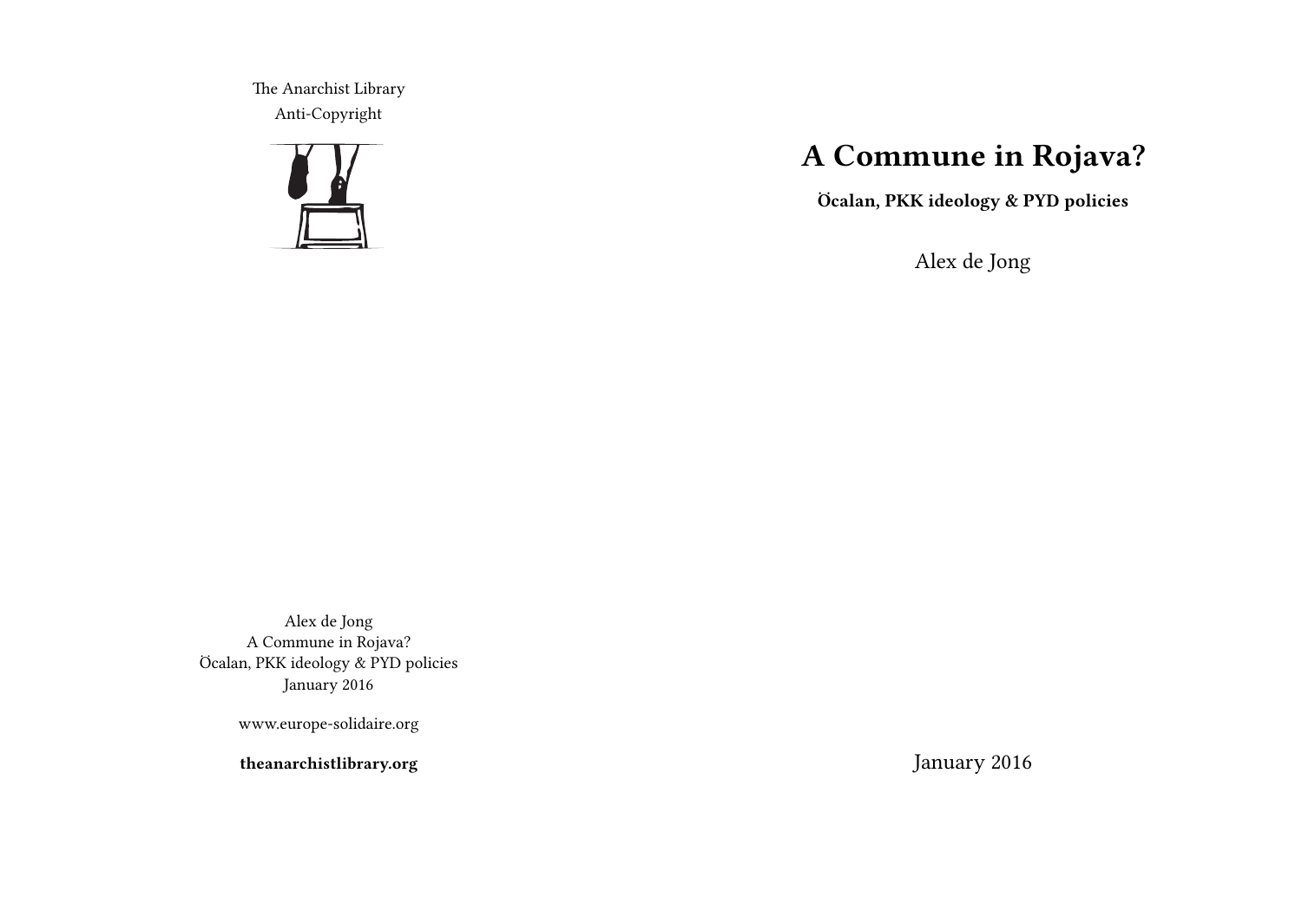Öcalan, Abdullah, *Prison Writings. The PKK and the Kurdish question in the 21st century*(London: 2011).

PKK, *Programm* (Köln: 1984).

Schmidinger, Thomas, *Krieg und Revolution in Syrisch-Kurdistan. Analysen und Stimmen aus Rojava* (Vienna: 2014).

## **P.S.**

"A Commune in Rojava?". New Politics. Winter 2016, Vol:XV-4, Whole #: 60: newpol.org

*Alex de Jong is editor of the Dutch socialist magazine Grenzeloos, and co-director of the International Institute for Research and Education in Amsterdam.*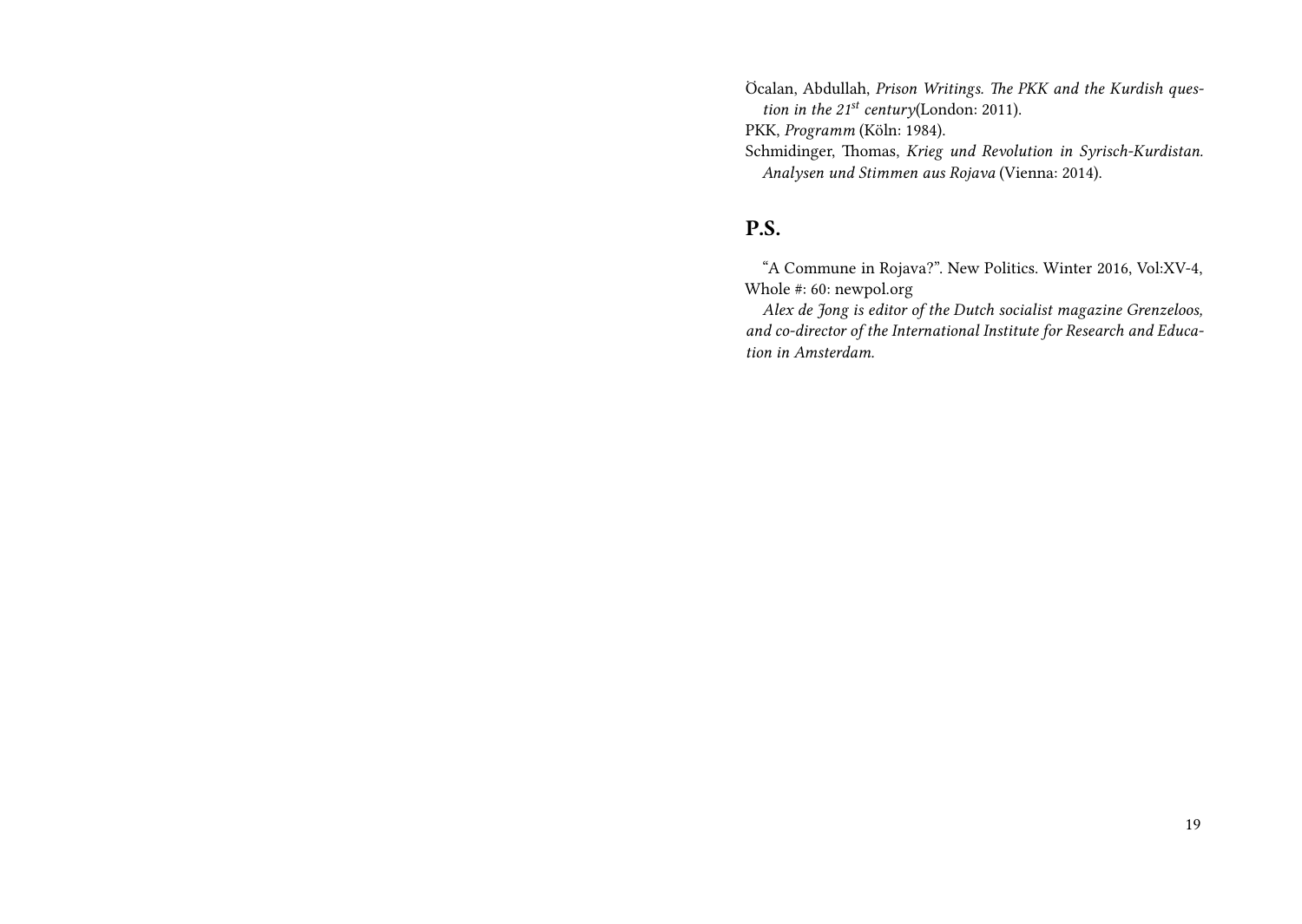- Akkaya, Ahmet Hamdi and Joost Jongerden, "Reassembling the political: the PKK and the project of radical democracy," *European Journal of Turkish Studies* (2012).
- Amnesty International, "We had nowhere to go": Forced displacement and demolitions in Northern Syria (London: 2015).
- Aydin, Aysegul and Cem Emrence, *Zones of rebellion. Kurdish insurgents and the Turkish state* (Ithaca: 2015).
- Çağlayan, Handan, "From Kawa the Blacksmith to Ishtar the Goddess: Gender Constructions in Ideological-Political Discourses of the Kurdish Movement in Post-1980 Turkey," *European Journal of Turkish Studies* 14 (2012).
- Brauns, Nikolas and Brigitte Kiechle, PKK. *Perspektiven des kurdischen Freiheitkampfes: Zwischen Selbsbestimmung, EU und Islam* (Stuttgart: 2010).
- Bruinessen, Martin van, "Between guerrilla war and political murder: the Workers' Party of Kurdistan," *Middle East Report* (no. 153, July – August 1988), 40–42+44–46+50.
- Flach, Anja, Ercan Ayboĝo, and Michael Knapp, *Revolution in Rojava. Frauenbewegung und Kommunalismus zwischen Krieg und Embargo* (Hamburg: 2015).
- Human Rights Watch, *Under Kurdish Rule. Abuses in PYD-run Enclaves of Syria*, 2014.
- Grojean, Olivier, "The production of the new man with in the PKK," *European Journal of Turkish Studies* (2012).
- Kimdir, Mutlu Çiviroğlu, "YPG General Commander Hemo on Syrian Democratic Force, US Weapons & Amnesty Report."
- Küpeli, Ismail (ed.), *Kampf um Kobanê. Kampf um die Zukunft des Nahen Ostens*(Műnster: 2015).
- Öcalan, Abdullah, *The Declaration of Democratic Confederalism* (2005).
- Öcalan, Abdullah, *Declaration on the Democratic Solution of the Kurdish Question*(London: 1999).
- Öcalan, Abdullah, *The third domain. Reconstructing liberation. Extracts from the submissions to the ECHR* (London: 2003).

# **Contents**

| Revolutionizing Personalities 8 |  |
|---------------------------------|--|
| Class and Economy in Rojava 14  |  |
|                                 |  |
|                                 |  |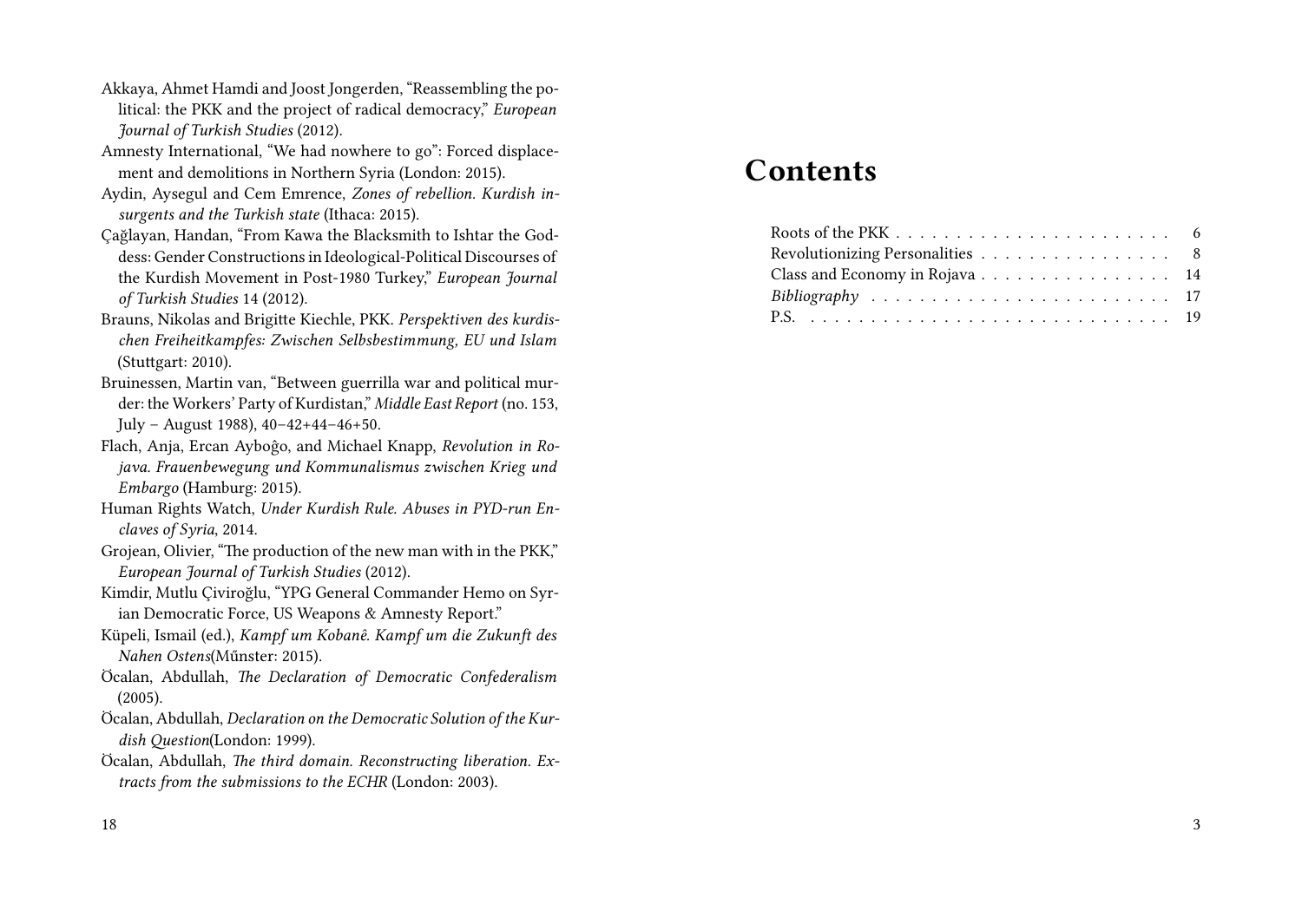has also reported critically of repression of protests in Rojava.<sup>25</sup> Implying that criticism is somehow part of enemy plans—for instance, YPG General Commander Hemo's statement that the timing of the Amnesty International report was "suspicious" "at a time when we are … getting ready to wage a big war against ISIS"—is not very convincing.<sup>26</sup>

Accusations such as these, as well as the stance of the PYD regarding imperialist interventions, create the risk of further damaging relationships between Kurds and Arabs. The cooperation between the YPG and coalition forces, and its offers to cooperate with Russia, most of whose bombardments do not target ISIS, might be understandable in a fight for survival, but the left should not turn a blind eye to the consequences of cooperating with imperialist powers.

In the Western left, "solidarity" often has meant providing support and sympathy for movements in the Global South, movements that were often romanticized, with dreams and hopes of Western leftists projected onto faraway experiences. Disappointment, and the end of links, became almost inevitable. To take seriously the oft-repeated saying that the left should learn from international experiences means it should try to grasp such developments in their complexity and contradictions.

Alex de Jong

### *Bibliography*

<sup>25</sup> Human Rights Watch, "Under Kurdish Rule: Abuses in PYD-run Enclaves of Syria" (2014): www.hrw.org

<sup>26</sup> Mutlu Çiviroğlu Kimdir, YPG General Commander Hemo on Syrian Democratic Force, US Weapons & Amnesty Report:civiroglu.net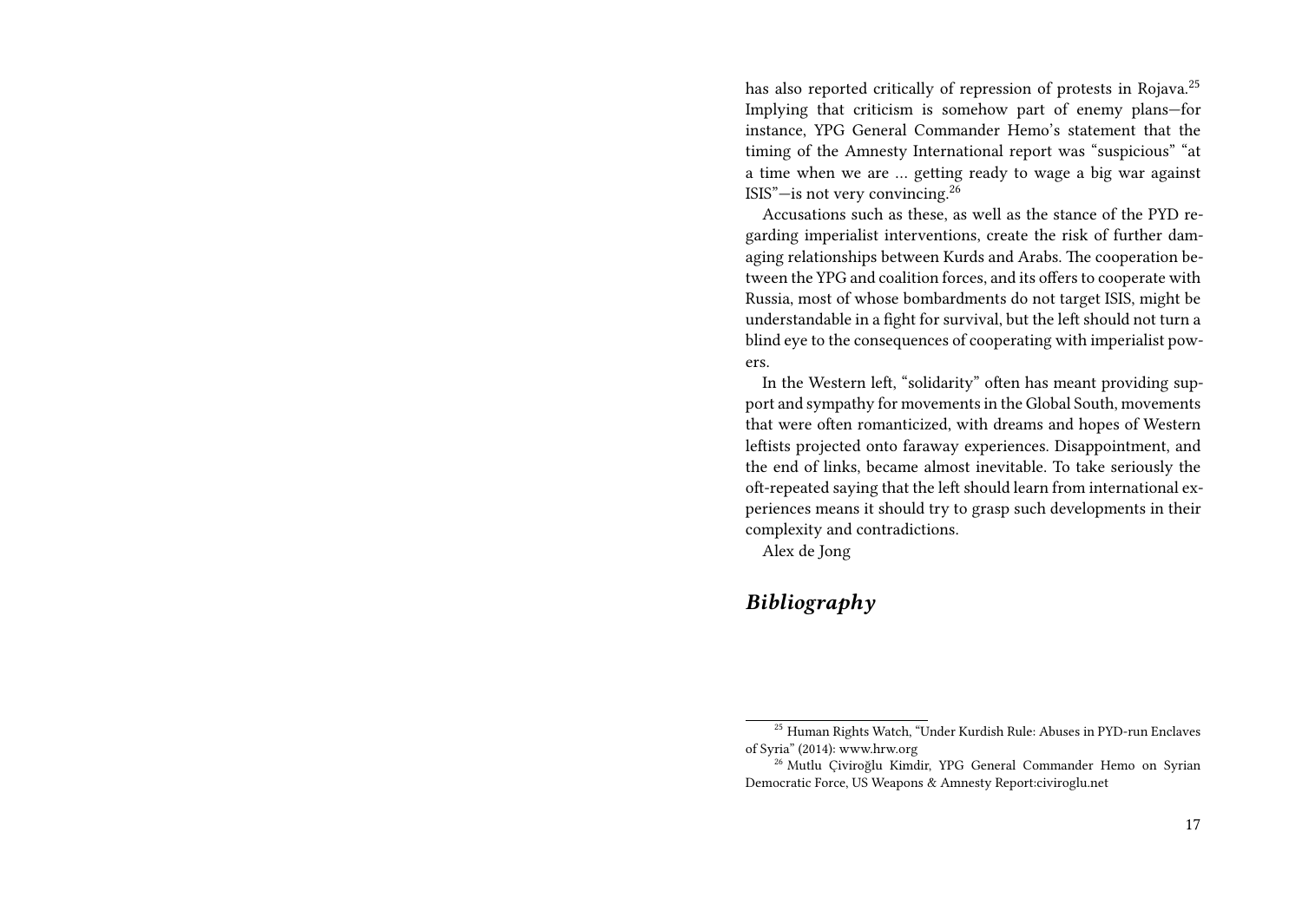organization was an important element in the Syrian revolution, as shown by the grassroots structures that sprung up across Syria in the earlier phase of the revolution. The councils in Rojava, however, are the initiative of a political force, not of autonomous bottom-up initiatives. The PYD is the dominant force in Tev-Dem. The armed forces in Rojava (YPG, YPJ, and the security forces, the Asayiş) are trained in the ideology of the PYD and swear an oath to Öcalan.

The survival of Rojava against attacks from Islamic State is undoubtedly a victory for the left. The Kurdish movement deserves concrete solidarity in its struggle for self-determination, the more so because in Rojava people are trying to construct a progressive alternative.

There is no reason why the left cannot combine solidarity for the Rojava project with a critical eye on its limitations. Maybe Rojava can ask the question of how to overcome capitalism, but this can be answered only in a wider context in the region, in cooperation with other forces.

Considering the tensions between the Kurdish movement and many Arabs in Syria and abroad, this perspective is increasingly difficult. The decisive role of the PYD in Rojava and its refusal to expel Syrian government troops completely and join the insurgency against Assad has led to accusations that it "cooperates" with the dictatorship. Different Arab rebel groups, but also some other Syrian Kurdish groups, describe Rojava as a "PYD dictatorship."

When there are reports about human rights violations, the first reflex should be serious concern. Amnesty International has sounded the alarm over reports that YPG units have driven away Arab civilians.<sup>23</sup> PYD Co-President Salih Muslim has admitted that YPG fighters made a "mistake" when they opened fire on a group of demonstrators in Âmûde in July 2014.<sup>24</sup> Human Rights Watch

The siege of Kobani by Islamic State (ISIS) brought worldwide attention to the Syrian Kurdish PYD (Partiya Yekîtiya Demokrat, Democratic Union Party), the leading force in the Kurdish-majority areas in northern Syria. The PYD calls this region Rojava—literally meaning "land of the sunset" but also translated as "West Kurdistan"

The discourse of the PYD, revolving around terms like democracy and equality and stressing women's rights, exercises a strong attraction on the worldwide left. Likewise, the struggle of the YPG/ YPJ fighters (Yekîneyên Parastina Gel, People's Protection Units/ Yekîneyên Parastina Jinê, Women's Protection Units), organized by the PYD against ISIS, receives widespread sympathy.

Different initiatives to support the "Rojava revolution" have sprung up worldwide. A German campaign unapologetically named Waffen für Rojava (Weapons for Rojava) raised over US \$135,000; other initiatives focus on humanitarian aid and political support.

In Rojava, the PYD says it is realizing a democratic society with equal rights for women, in which different ethnic and religious groups live together; political power is supposed to be organized through structures of autonomous councils. The PYD maintains that in Rojava a unique revolution is taking place, inspired by the thought of Abdullah Öcalan, the imprisoned leader of the Kurdish Workers Party (Partiya Karkeren Kurdistan, PKK). Even after his arrest in 1999, Öcalan remained the political leader and the movement's "philosopher." To begin to understand the experiment in Rojava, and the attitude of the left towards it, one must consider Öcalan's ideology and compare its claims with developments on the ground. $1$ 

<sup>&</sup>lt;sup>23</sup> Amnesty International, "We had nowhere to go": Forced displacement and demolitions in Northern Syria (London: 2015): www.amnesty.org

<sup>&</sup>lt;sup>24</sup> Thomas Schmidinger, Krieg und Revolution in Syrisch-Kurdistan. Analysen und Stimmen aus Rojava (Vienna: 2014), 186.

<sup>&</sup>lt;sup>1</sup> Part of this article is based on a longer piece available on ESSF (article 34511), "Stalinist caterpillar into libertarian butterfly? — The evolving ideology of the PKK":www.europe-solidaire.org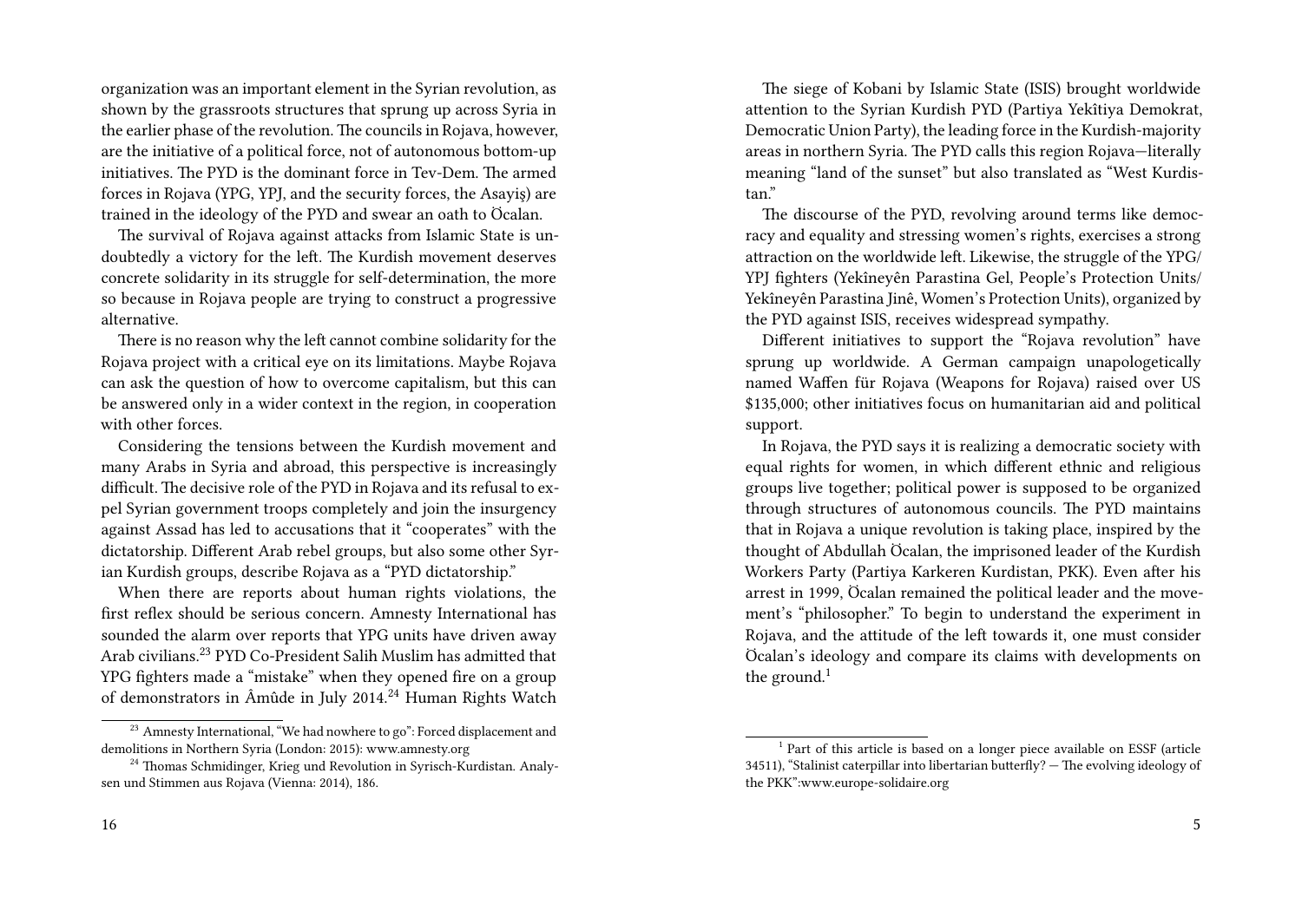### **Roots of the PKK**

Öcalan was born in 1949 as a son of a Kurdish peasant family. The Kurdish provinces of Turkey were always the poorest parts of the country, partly because of racist state policies that discriminated against Kurds. Speaking Kurdish was a crime, and use of the letters x, q, and w—which exist in the Kurdish alphabet but not in the Turkish—could be prosecuted; even publications that mentioned the word "Kurd" were banned. The state tried to assimilate the Kurdish minority into the Turkish majority.

Öcalan laid the groundwork for the PKK when, in the early seventies, he built the "Kurdish Revolutionaries" (Soresgeren Kurdistan, SK). This group adopted the notion of Turkish sociologist İsmail Beşikçi that "Kurdistan" was an international colony, occupied by Turkey, Iran, Syria, and Iraq. When in 1977 the group was reorganized as the PKK, it had won modest support among Kurdish workers who had moved from the countryside to the cities to earn a living. The SK was a product of the New Left in Turkey but had some important distinctions. In contrast to other Kurdish groups, the PKK was "the only organization whose members were drawn almost exclusively from the lowest social classes—the uprooted, half-educated village and small-town youth who knew what it felt like to be oppressed, and who wanted action, not ideological sophistication."<sup>2</sup> The PKK was also exceptional in making armed struggle an urgent task.

Strands of Maoism and Third-Worldism were strong among the Turkish left at the time, and the early statements of the PKK clearly show such influences. They declared that the immediate goal was a "national-democratic" revolution for an "independent and democratic Kurdistan." The struggle would take the form of a peasantbased "people's war" led by a PKK claiming to be the representa-

6

pate in the health care system, education, sports and arts according to their capabilities and needs."<sup>22</sup>

The relatively vague economic proposals of the PYD for Rojava can also be called social democratic. The goal is a mixed economy with strong social services. The "social contract" of Rojava declares natural resources and land to be property of the people and their exploitation to be regulated by law. At the same time, the contract protects private property and declares that nothing shall be expropriated. About 20 percent of the land in Rojava is in the hands of landlords, and their property is protected by the social contract. Formerly state-owned farms have been distributed among poor families. The formation of cooperatives is encouraged by Tev-Dem (Tevgera Civaka Demokratîk, or Movement for a Democratic Society), the governing structure of Rojava. In the longer term, cooperatives are supposed to become the dominant form of enterprise.

The PYD speaks of Rojava as a new experience, a new kind of revolution based on lessons drawn from the failure of earlier movements. The same applies to the choice of not expropriating property, explained as part of the refusal to use force in order to avoid the authoritarianism that disfigured earlier attempts to create socialism. The refusal of the PYD to expel Syrian government troops completely from Rojava and to join the insurgency against Assad is claimed to be based on the same refusal of force. However, it was the uprising against the Syrian state that gave the Kurdish movement the chance to form Rojava as the Assad regime decided to focus on fighting the rebels.

We should be careful not to project Euro-centric ideas of socialist revolution on Rojava. But in the absence of a working class that in its struggle for self-emancipation can be the driving force of social change, it is clearly the PYD itself that is playing the decisive role. Before being largely wiped away by the two counter-revolutionary poles of the Assad regime and Salafi jihadism, autonomous self-

 $2$  Martin van Bruinessen, "Between Guerrilla War and Political Murder: The Workers' Party of Kurdistan," Middle East Report (No. 153, July-August 1988), 40– 42+44–46+50.

<sup>22</sup> Öcalan, Prison Writings, 60.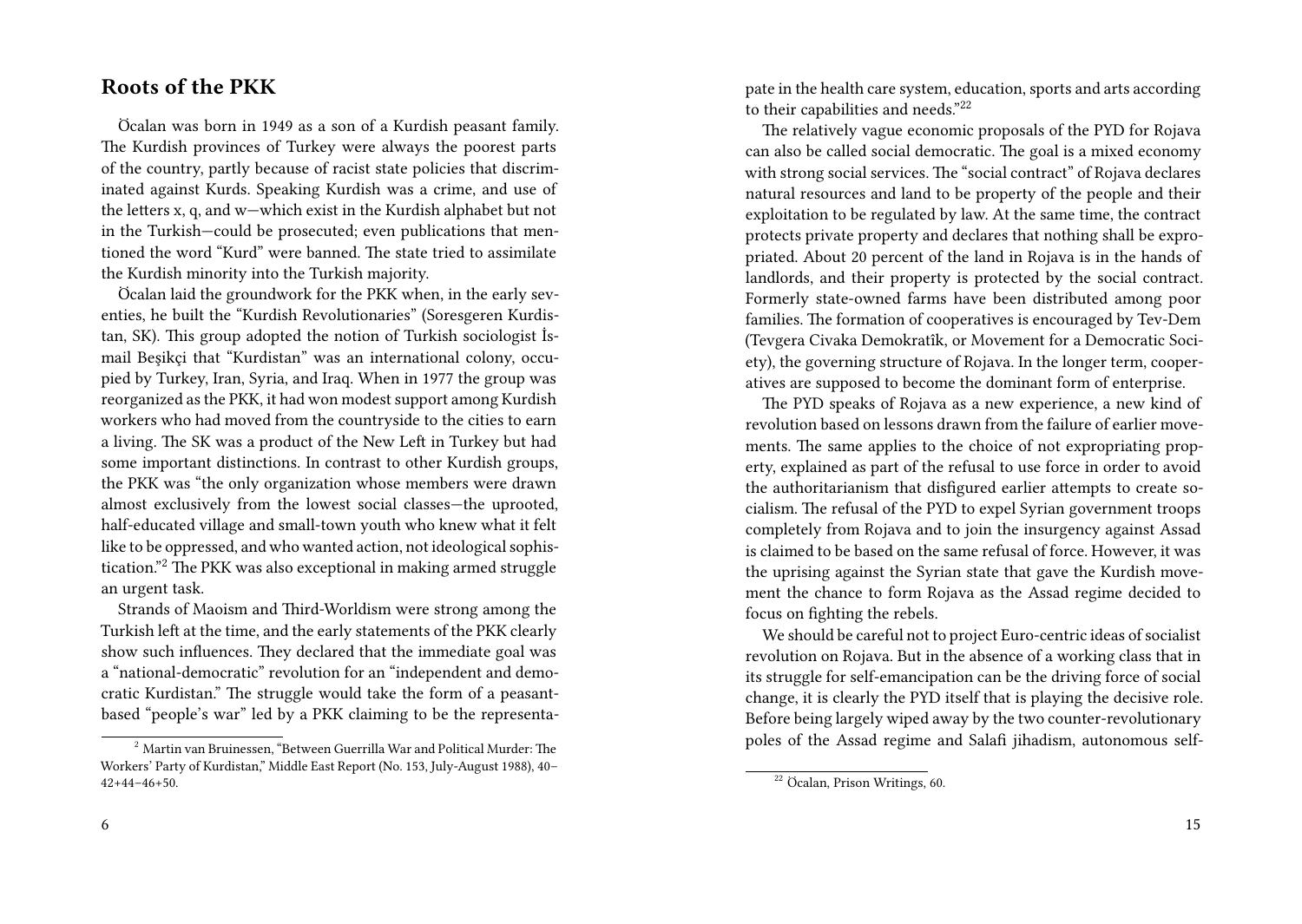democratic civilization."17And in 2011: "In principle, the Western democratic system—which has been established through immense sacrifices—contains everything needed for solving social problems."<sup>18</sup> "Europe, [democracy's] birthplace, has by and large left nationalism behind in view of the wars of the twentieth century and established a political system adhering to democratic standards. This democratic system has already shown its advantages over other systems—including real socialism—and is now the only acceptable system worldwide."<sup>19</sup>

#### **Class and Economy in Rojava**

Capitalist development has not progressed far in Rojava. It is a mainly agricultural region with only a small modern working class. But Rojava is very productive, and in Ba'athist Syria it resembled an internal colony. The region produced raw materials like wheat and oil that were processed somewhere else.<sup>20</sup> Öcalan has described the socio-economic situation in Rojava as one where on the one hand there were small, family-based economic units and on the other hand the state economy.<sup>21</sup>

Öcalan's vision of a socio-economic alternative to such conditions can be described as social-democratic: "In my eyes, justice demands that creative work is enumerated according to its contribution to the entire product. Remuneration of creative work, which contributes to the productivity of the society, has to be in proportion to other creative activities. Provision of employment to everybody will be a general public task. Everybody will be able to partici-

tive of the working class. Allies of the revolution were "socialist countries"—although the ruling parties of the Soviet Union and China were criticized as "revisionist"—as well as "working class parties of capitalist countries" and "the liberation movements of oppressed peoples of the world." After the "national-democratic" revolution, the struggle would proceed to a socialist revolution.<sup>3</sup>

When in 1980 the army staged a coup, the PKK had become the strongest Kurdish party in Turkey. After the coup, the Turkish left was repressed, as tens of thousands were arrested, tortured, and killed. Öcalan escaped the repression because shortly before the coup he had gone to Lebanon and from there to Syria. The regime of Hafez al-Assad allowed him to set up a base of operations in Syria, and the PKK launched its guerilla war against the Turkish state, fighting which reached a peak in the mid-nineties.

An element that set the PKK apart from similar organizations was that it was a "guerrilla-party."<sup>4</sup> In the PKK, being a guerrilla fighter and a party member overlapped; even cadres who did not have military responsibilities were expected to be prepared to join the guerrillas at any time. According to PKK leader Duran Kalkan, "this was not only of military value, but more important was its ideological and moral meaning." Referring to the party's 1986 congress, Kalkan stated,

Such a guerrilla makes ideologically a complete break with the ruling order; he breaks in a certain degree with the hierarchical system of the state and of power. That is why at the third Congress there was a serious ideological renewal in the conception of really existing socialism; the really existing socialist line of individual and familial, petit-bourgeois equal rights and freedom was superseded. Such a measure has consequences inside society as well where it

 $17$  Abdullah Öcalan, Declaration on the Democratic Solution of the Kurdish Question (London: 1999), 59.

<sup>18</sup> Abdullah Öcalan, Prison Writings, 71.

<sup>19</sup> Öcalan, Prison Writings, 91.

<sup>20</sup> Ismail Küpeli (ed.), Kampf um Kobanê. Kampf um die Zukunft des Nahen Ostens (Műnster: 2015), 34.

<sup>&</sup>lt;sup>21</sup> Ouoted in RSL 252.

<sup>3</sup> PKK, Programm (Köln: 1984).

<sup>4</sup> Nikolas Brauns and Brigitte Kiechle, PKK. Perspektiven des kurdischen Freiheitkampfe : Zwischen Selbsbestimmung, EU und Islam (Stuttgart: 2010), 57.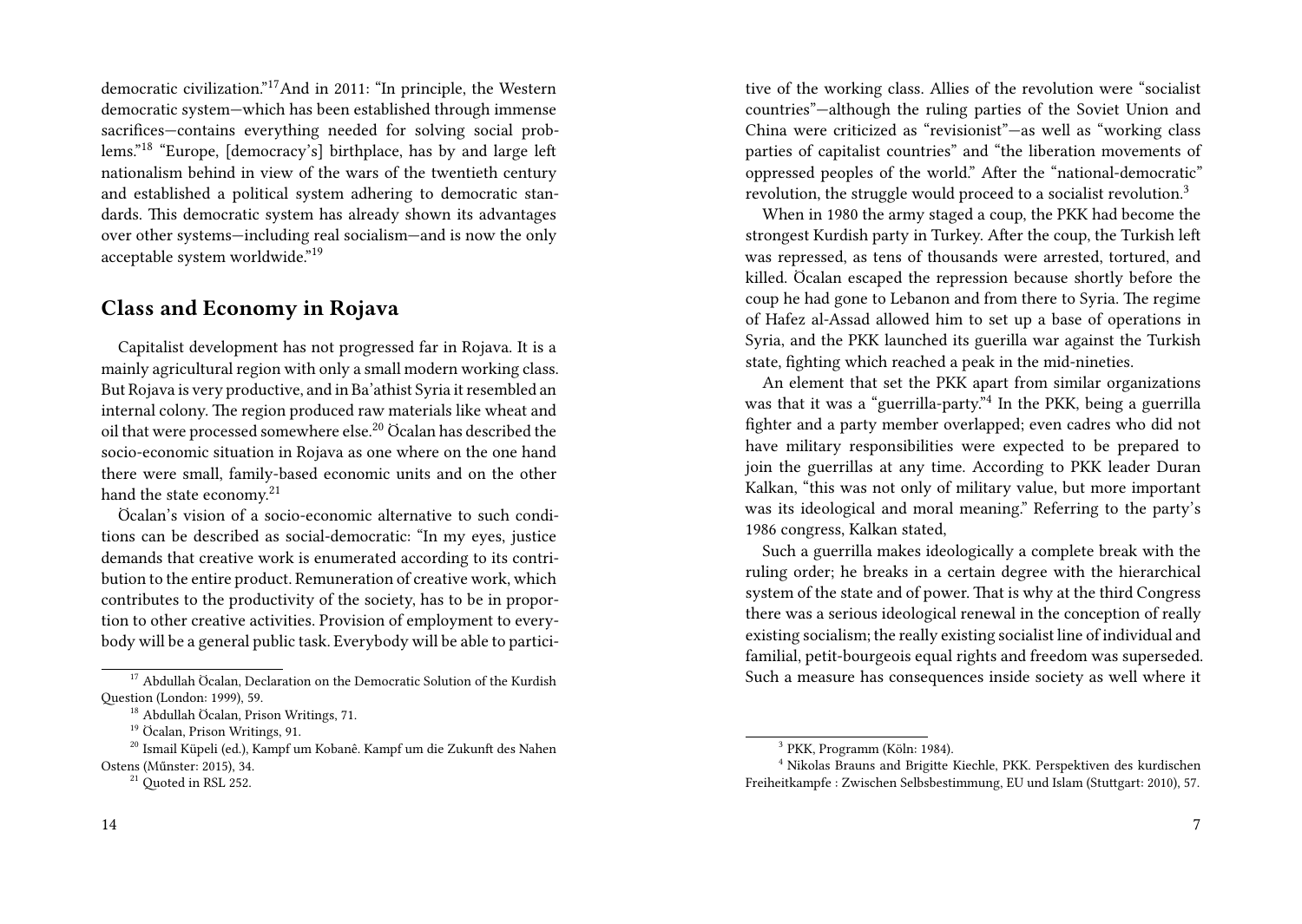calls forth changes that bring closer freedom and equality. It destroys individual family life.

#### **Revolutionizing Personalities**

Kalkan touched upon what became a distinctive element of the ideology of the PKK and Öcalan: the ambition to create a "new man," characterized by a certain type of personality or mentality. According to Öcalan there is a metaphysical "Kurdish mentality," a certain "composition of the Kurdish psyche." Öcalan claims, "Many of the qualities and characteristics attributed to the Kurds and their society today can already be seen in the Neolithic communities of the cis-Caucasus mountain ranges—the area we call Kurdistan."<sup>5</sup> However, the Kurds have been alienated from their "true" identity by the attempts of the Turkish state to assimilate the Kurds and by traditional social structures, which Öcalan calls "feudalism."

Through criticism and self-criticism and hard work, PKK members were expected to free themselves of views and attitudes that they had learned in their "old life" and remold themselves into "new men." The party journal *Serxwebûn* wrote,

*"The new man does not drink, does not gamble, never thinks of his own personal pleasure or comfort, and there is nothing feminine about him; those who [in the past] indulged in such activities will, sharp as a knife, cut out all these habits as soon as he or she is among new men. The new man's philosophy and morality, the way he sits and stands, his style, ego, attitude and reactions [tepki] are his and his alone. The basis of all these things is his love for the revolution, freedom, country, and socialism, a love that is as solid as a rock. Applying scientific* socialism to the reality of our country creates the new man."<sup>6</sup>

of the supremacy of Soviet raison d'état was generalized to nationstates as such. Another impetus for the PKK to abandon its project of a Kurdish nation-state was the multifaceted character of the population it considered to be Kurdish. For example, in parts of Turkish Kurdistan, identities had evolved along confessional lines. In Eastern Anatolia, the PKK was confronted with the fact that many people considered themselves Alevites, not Kurds.<sup>16</sup> To create a unified nation-state out of this heterogeneity would have required cultural assimilation, something to which the PKK was opposed.

Öcalan claims the PKK's struggle is only the latest Kurdish rebellion against centralized state power. In a remarkable example of auto-orientalism, Kurds are presented as a people without history that since Sumerian times (fourth millennium BC) has rebelled against state power, all the while remaining "in essence" the same. The "original sin" that caused the Kurds' oppression was the formation of the state as such, against which they tried to preserve their "natural" free culture. Öcalan describes his goal as a "renaissance" of an idealized society that during the Neolithic supposedly existed in what is now Kurdistan. The positive aspects of this mythic past a central role for women in society, a "pure" Kurdish identity, social egalitarianism—are to return in a modern form.

Öcalan is not in favor of overthrowing existing states. Rather, these should be superseded at some point by the structures of democratic confederalism. Öcalan's critique of existing states is rather ambiguous in that the democracy he praises is often equated with the parliamentary, capitalist states of the West. For example, he claims that in European countries a "determined democracy" developed and that this led to the "supremacy of the West." "Western civilization can, in this sense, be termed

<sup>5</sup> Abdullah Öcalan, Prison Writings. The PKK and the Kurdish question in the  $21<sup>st</sup>$  century (London: 2011), 21, 42.

<sup>6</sup> Olivier Grojean, "The production of the new man within the PKK," European Journal of Turkish Studies (2012), 4:ejts.revues.org

<sup>16</sup> Aysegul Aydin and Cem Emrence, Zones of Rebellion. Kurdish Insurgents and the Turkish State (Ithaca: 2015), 40. Alevism is a branch of Shia Islam, while the Turkish state favors a kind of Sunni Islam. Alevism should not be confused with Alawism, another branch of Shia Islam.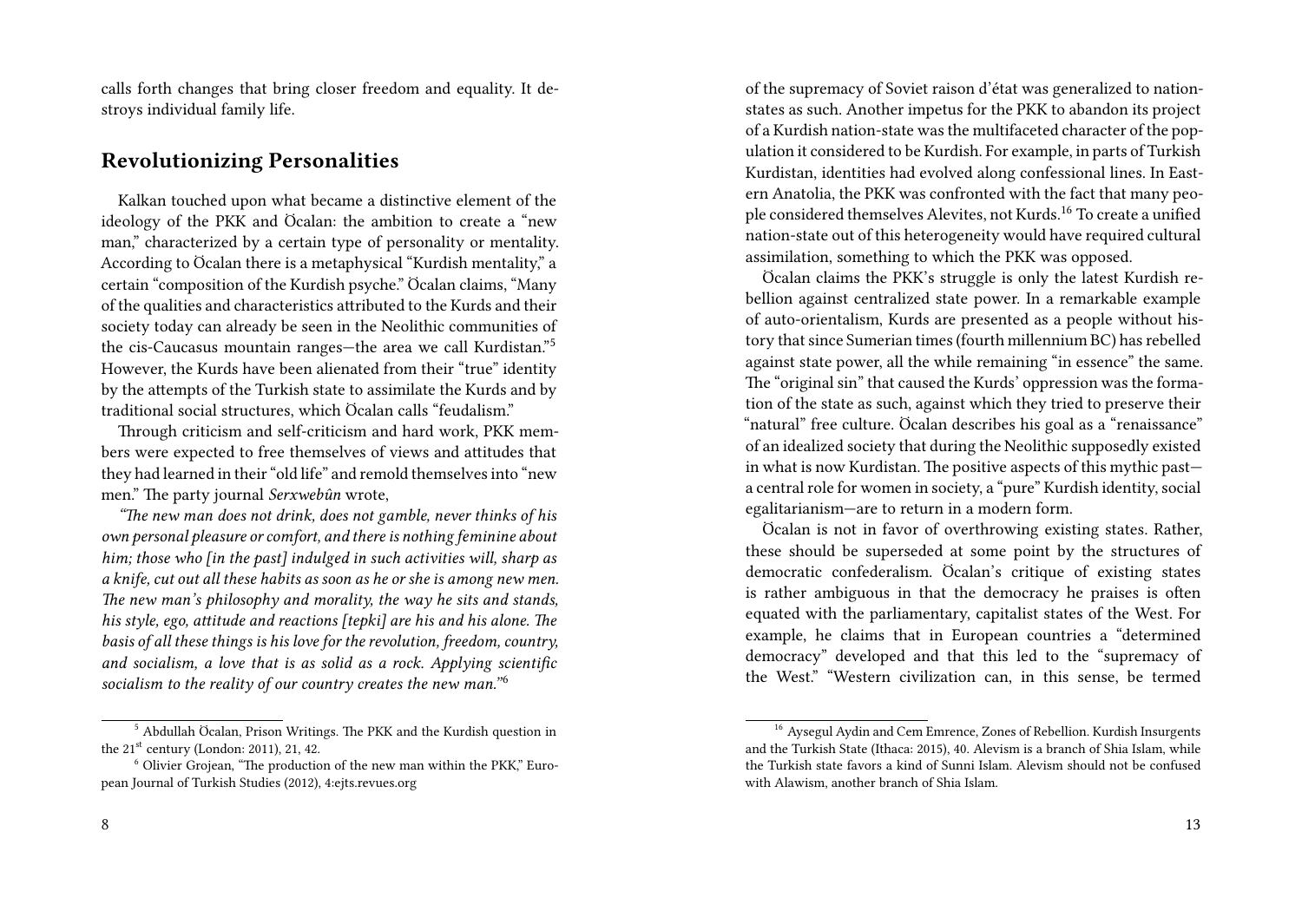ation from it. Although today the PKK also considers ecology an important issue, for them it is not as central as it was for Bookchin.

For Öcalan, the contradiction driving liberation struggles is that between oppressed identities and the state. The oppression of certain identities is blamed by Öcalan on state policies that are lagging behind the development of the new civilization, a development that is unavoidable because of technological progress.<sup>14</sup> The task is to make the state allow the realization of the democratic potential that already exists. To this end, structures of "democratic autonomy" are supposed to be built across existing state borders and inside the existing nation-states. These structures are based on recognizing and representing different identities, like ethnic groups, women, or workers. In Turkish Kurdistan, these structures are often intertwined with those of municipalities where legal Kurdish parties have been elected.

Structures of democratic autonomy should federate from the bottom up, in a system of "democratic confederalism." Öcalan describes this as "a pyramid-like model of organization. Here it is the communities who talk, debate and make decisions. From the base to the top the elected delegates would form a kind of loose coordinating body. They will be the elected representatives of the people for one year."<sup>15</sup>

The PKK ideology today rejects attempts to set up new states, seeing them as inherently oppressive. Seeds of the current PKK critique of states as such can be found already in its early history. From its beginning, the PKK criticized the Soviet Union and the Communist International of the early twenties for their critical support of Kemalist nationalism. Moreover, in the PKK's eyes, the Soviet leadership prioritized the national security of the Soviet Union over internationalist and anti-imperialist principles. The critique

Already in 1993, Öcalan claimed that the PKK, when it discussed "scientific socialism," did not refer to Marxism, but to its own peculiar ideology that "exceeds the interests of states, the nation and classes."<sup>7</sup> As remolding people's mentality became central to the PKK's conception of socialism, Marxist notions of classes and revolution were replaced by terms like "humanization," "socialization," and "liberated personality."

Closely associated with its goal of remolding people is the PKK's view of women's liberation. The PKK's distinctive practice of women's liberation was developed in the second half of the nineties, when the participation of women in the Kurdish movement, both as politicians and as fighters, increased.<sup>8</sup> The PKK's ideas on women's liberation are heavily influenced by the myth of a prehistoric matriarchal past, when "woman was a creating goddess."<sup>9</sup> With the rise of class society, the oppression of women began. These notions are clearly copied from Friedrich Engels' *The Origin of the Family, Private Property and the State*.

However, an important difference between the PKK's theory of women's oppression and that of Engels is the PKK's neglect of socio-economic factors. Engels argued that with the rise of social classes came a division of labor that relegated women's labor, and hence their social status, to a secondary position. Öcalan instead puts the stress overwhelmingly on issues like "mentality" (a key word in his ideology) and "personality"; women's oppression is said to be produced by attitudes that are transferred by the family from generation to generation and which are internalized by women. Such patriarchal attitudes oppress women by blocking

<sup>&</sup>lt;sup>14</sup> Abdullah Öcalan, The third domain. Reconstructing liberation. Extracts from the submissions to the ECHR (London: 2003), 54, 56.

<sup>&</sup>lt;sup>15</sup> Abdullah Öcalan, The Declaration of Democratic Confederalism (2005):www.kurdmedia.com

<sup>7</sup> Brauns & Kiechle, PKK, 77.

<sup>8</sup> Handan Çağlayan, "'From Kawa the Blacksmith to Ishtar the Goddess: Gender Constructions in Ideological-Political Discourses of the Kurdish Movement in Post-1980 Turkey," European Journal of Turkish Studies (No. 14, 2012), 2.:ejts.revues.org

<sup>9</sup> Abdullah Öcalan, "Jineolojî als Wissenschaft der Frau," Einleitende Worte der Herausgeberin.:www.kurdistan-report.de